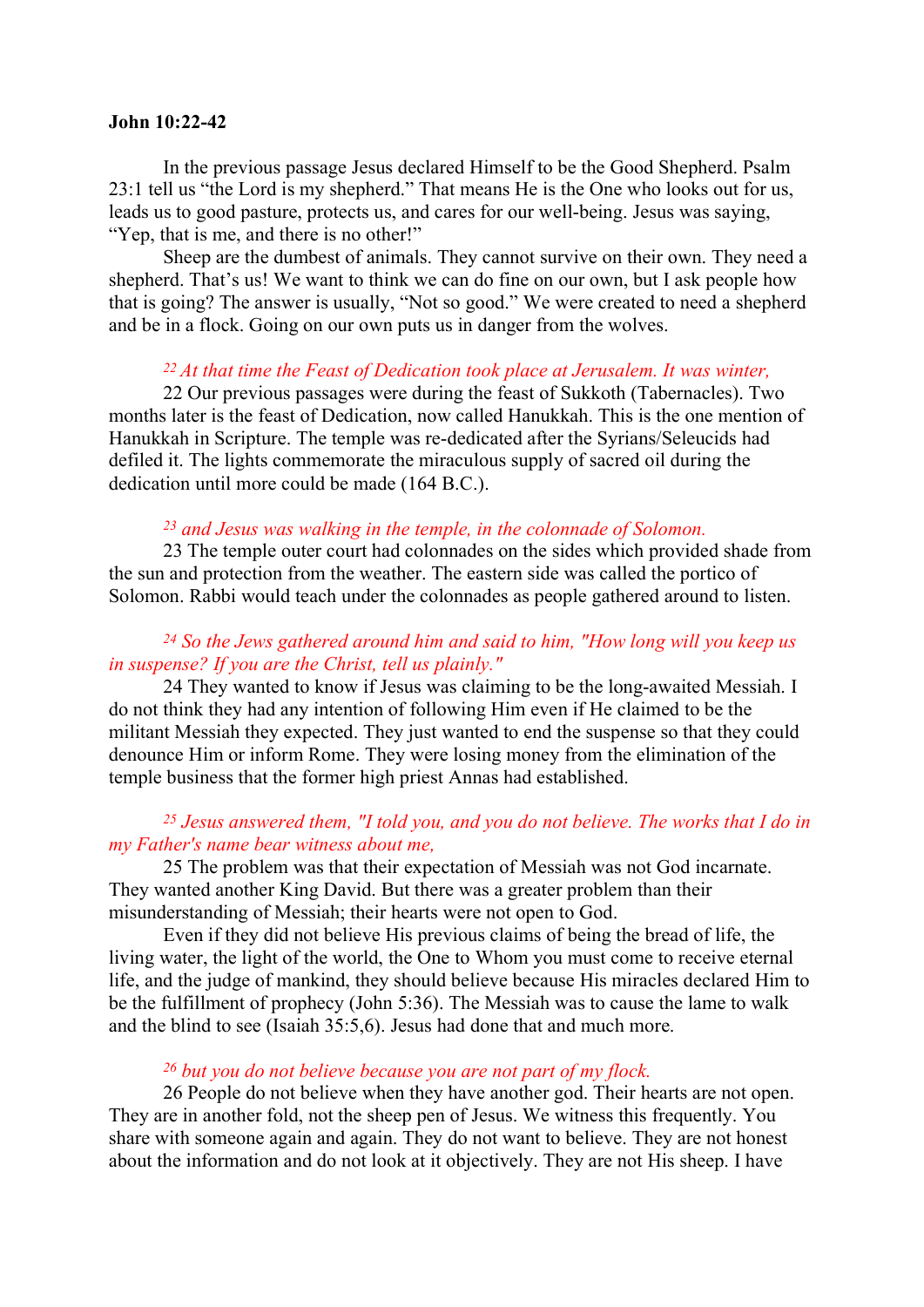heard many simply say that it is not a matter of truth or error to them, they just choose not to believe.

# <sup>27</sup> My sheep hear my voice, and I know them, and they follow me. <sup>28</sup> I give them eternal life, and they will never perish, and no one will snatch them out of my hand.

27,28 Jesus reiterated a point from His sheep and shepherd sermon. Sheep know their master's voice. They follow their shepherd. The Jewish leadership was not following Jesus because they were not His sheep. Jesus is clearly saying that His way is different from that of the Jewish established system and leadership.

 He gives His sheep eternal life, a relationship with the eternal God, and promises that they will never perish. That does not mean they won't die physically, but that their souls will not experience the second death (Revelation 2:11). In the language of Jesus, life is a relationship with the eternal God. Death is a separation from Him who is Life (John 1:4). Jesus' sheep are secure. No one can steal them away.

# <sup>29</sup> My Father, who has given them to me, is greater than all, and no one is able to snatch them out of the Father's hand.

29 God won't let them steal Jesus' sheep. They are in God's hands. Being in Jesus' fold is being in God's hands. What a comforting promise. God is greater than all. There is no enemy powerful enough to get you out of God's hands. We are secure. Praise God! It reminds me of the line in Martin Luther's hymn. "And though this world with devils filled should threaten to undo us, we will not fear for God has willed His truth to triumph through us!" Jesus was warning them that they better not try to fight against Almighty God (Acts 5:39).

## <sup>30</sup>I and the Father are one."

30 Did you hear that claim? He is one with the greatest of all! They asked Him to declare plainly if He was the Messiah. He did (John 14:9)! But this is not what they were expecting a messiah to be; this is greater.

### $31$  The Jews picked up stones again to stone him.

31 They wanted to kill Jesus for blasphemy. They knew He was declaring equality with the One who is greater than all. Let me give you my contemporary version. "These are my followers, my sheep. Almighty God gave them to me to shepherd. They are in my hands, which is the same as being in God's hands, and you thieves cannot do anything about it, because God and I are one."

# <sup>32</sup> Jesus answered them, "I have shown you many good works from the Father; for which of them are you going to stone me?"

32 Jesus is surrounded. It is not time for Him to die. It is not the manner in which He is to die, yet He continues to calmly give them reasons to believe (1 John 3:12). The word for "great" *(kalos)* in this verse is the same word that is used for "good" in "good shepherd," which suggests deeds of power and moral excellence, resulting in health and well-being.

<sup>33</sup> The Jews answered him, "It is not for a good work that we are going to stone you but for blasphemy, because you, being a man, make yourself God."